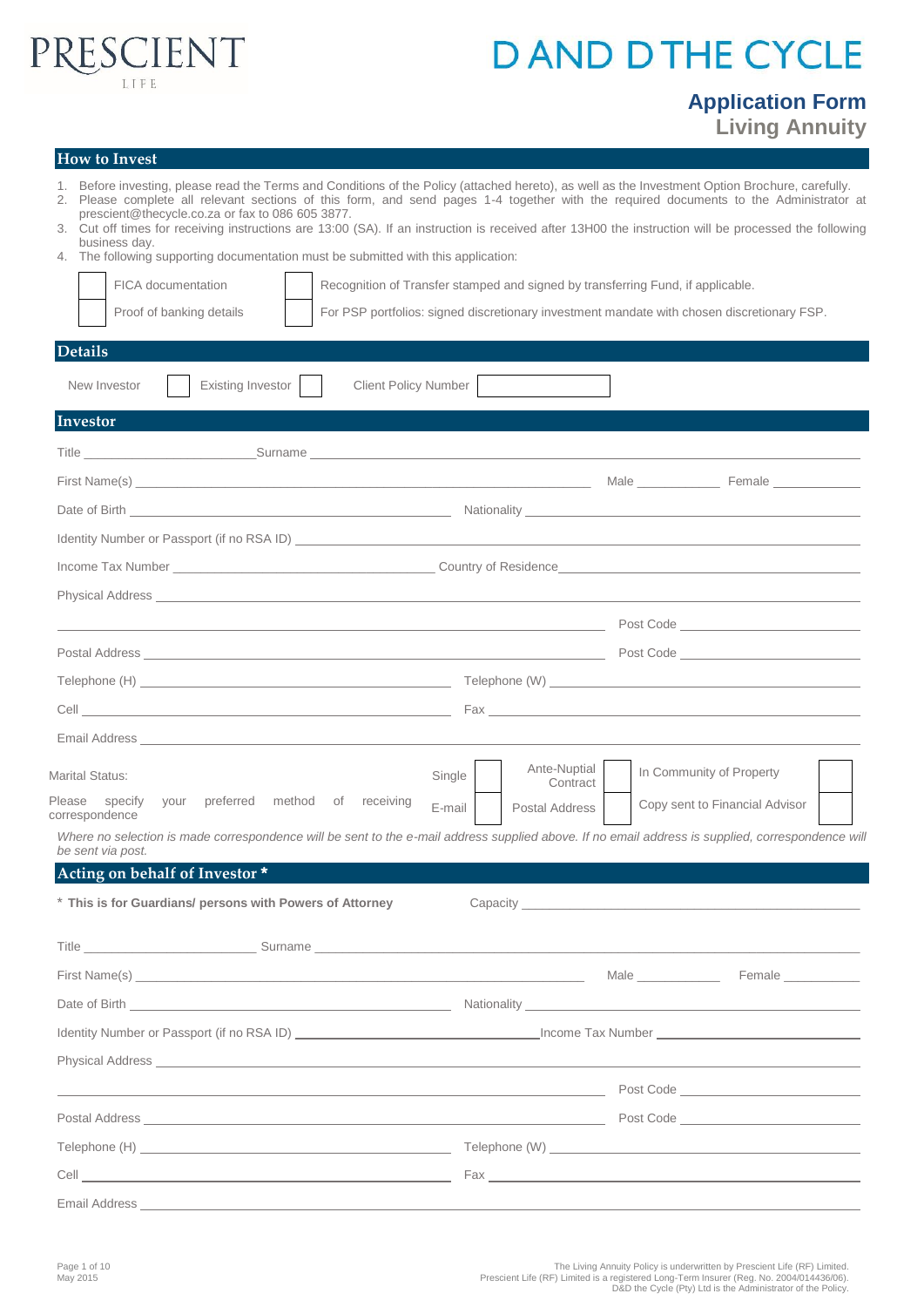| Financial Advisor Details (if applicable)                                                                                                                                                                                                     |              |                                                                                                                          |                |                                   |                                                                                                                                                                                                                                                                                                                                                                                                                                                                                                                                                                                                                                                                                                                                                                                                                                                                                                                                                                                                                                                                                                                                                                                                                        |
|-----------------------------------------------------------------------------------------------------------------------------------------------------------------------------------------------------------------------------------------------|--------------|--------------------------------------------------------------------------------------------------------------------------|----------------|-----------------------------------|------------------------------------------------------------------------------------------------------------------------------------------------------------------------------------------------------------------------------------------------------------------------------------------------------------------------------------------------------------------------------------------------------------------------------------------------------------------------------------------------------------------------------------------------------------------------------------------------------------------------------------------------------------------------------------------------------------------------------------------------------------------------------------------------------------------------------------------------------------------------------------------------------------------------------------------------------------------------------------------------------------------------------------------------------------------------------------------------------------------------------------------------------------------------------------------------------------------------|
| Name of Financial Advisor                                                                                                                                                                                                                     |              |                                                                                                                          |                |                                   |                                                                                                                                                                                                                                                                                                                                                                                                                                                                                                                                                                                                                                                                                                                                                                                                                                                                                                                                                                                                                                                                                                                                                                                                                        |
|                                                                                                                                                                                                                                               |              |                                                                                                                          |                |                                   |                                                                                                                                                                                                                                                                                                                                                                                                                                                                                                                                                                                                                                                                                                                                                                                                                                                                                                                                                                                                                                                                                                                                                                                                                        |
| Contact Tel No <b>Email</b> Email Email                                                                                                                                                                                                       |              |                                                                                                                          |                |                                   |                                                                                                                                                                                                                                                                                                                                                                                                                                                                                                                                                                                                                                                                                                                                                                                                                                                                                                                                                                                                                                                                                                                                                                                                                        |
| Prescient's Financial Services Provider code (to be obtained from the administrator)                                                                                                                                                          |              |                                                                                                                          |                |                                   |                                                                                                                                                                                                                                                                                                                                                                                                                                                                                                                                                                                                                                                                                                                                                                                                                                                                                                                                                                                                                                                                                                                                                                                                                        |
| Licence Category:                                                                                                                                                                                                                             | Category I   | Category II                                                                                                              | Category IIA   |                                   |                                                                                                                                                                                                                                                                                                                                                                                                                                                                                                                                                                                                                                                                                                                                                                                                                                                                                                                                                                                                                                                                                                                                                                                                                        |
| VAT vendor status:                                                                                                                                                                                                                            | Registered   | Not Registered                                                                                                           | VAT Number     |                                   |                                                                                                                                                                                                                                                                                                                                                                                                                                                                                                                                                                                                                                                                                                                                                                                                                                                                                                                                                                                                                                                                                                                                                                                                                        |
| I, the appointed Financial Advisor for this investment application declare that:                                                                                                                                                              |              |                                                                                                                          |                |                                   |                                                                                                                                                                                                                                                                                                                                                                                                                                                                                                                                                                                                                                                                                                                                                                                                                                                                                                                                                                                                                                                                                                                                                                                                                        |
| 1. I am licensed to render services in respect of this product.<br>legislation thereto, to the investor/s.<br>detrimental consequences of replacement.<br>provisions of FICA.<br>authority for payment to me in writing and inform Prescient. |              | law or any regulatory authority, and to our employees, or agents who require such information to carry out their duties. |                |                                   | 2. I have made the disclosures required in terms of the Financial Advisory and Intermediary Services Act 37 of 2002 (FAIS) and subordinate<br>3. I have fully explained the meaning and implications of replacement (if applicable) to the investor/s and that I am fully aware of the possible<br>4. I have established and verified the identity of the investor/s and persons acting on behalf of the investor in accordance with the Financial<br>Intelligence Centre Act 38 of 2001 (FICA) and the regulations thereto. I will keep records of such identification and verification according to the<br>5. I have explained all fees that relate to this investment to the investor/s and I understand and accept that the investor/s may withdraw his / her<br>6. My personal information may be used by Prescient in the normal course of business to provide the products and services and Prescient may<br>retain any information for purposes of investment transactions, processing and administration and to communicate directly with me. Personal<br>information will not be given or sold to any third parties. Prescient will disclose or report personal information if and when required to do so by |
| Signature of Financial Advisor experience and the state of the state of the state of the state of the state of                                                                                                                                |              |                                                                                                                          |                |                                   | Date and the contract of the contract of the contract of the contract of the contract of the contract of the contract of the contract of the contract of the contract of the contract of the contract of the contract of the c                                                                                                                                                                                                                                                                                                                                                                                                                                                                                                                                                                                                                                                                                                                                                                                                                                                                                                                                                                                         |
| transactions until otherwise specified:                                                                                                                                                                                                       |              |                                                                                                                          |                |                                   | I agree that the administrator of the fund may deduct and pay over to my Financial Advisor the following negotiated fees on this and all future                                                                                                                                                                                                                                                                                                                                                                                                                                                                                                                                                                                                                                                                                                                                                                                                                                                                                                                                                                                                                                                                        |
| Initial fee %<br>Annual Fee %                                                                                                                                                                                                                 | $\%$<br>$\%$ | payable, please insert 0%.<br>1.5%, the maximum annual fee is 0.5%. If no annual fee is payable, please insert 0%.       |                |                                   | Maximum 3.0% (excluding VAT) deducted prior to the investment being made. Where the annual<br>fees are more than 0.5%, initial fees are capped at 1.5%. If it is agreed that no initial fee is<br>Maximum 1.0% (excluding VAT) of the investment account. Where the initial fee is more than                                                                                                                                                                                                                                                                                                                                                                                                                                                                                                                                                                                                                                                                                                                                                                                                                                                                                                                           |
| Signed at                                                                                                                                                                                                                                     |              |                                                                                                                          | Date           |                                   |                                                                                                                                                                                                                                                                                                                                                                                                                                                                                                                                                                                                                                                                                                                                                                                                                                                                                                                                                                                                                                                                                                                                                                                                                        |
| Full Name of Signatory                                                                                                                                                                                                                        |              |                                                                                                                          | Capacity       |                                   |                                                                                                                                                                                                                                                                                                                                                                                                                                                                                                                                                                                                                                                                                                                                                                                                                                                                                                                                                                                                                                                                                                                                                                                                                        |
| * If signing on behalf of the investor please provide proof of authority and supporting verifying documentation<br><b>Banking Details of Investor</b>                                                                                         |              |                                                                                                                          |                |                                   |                                                                                                                                                                                                                                                                                                                                                                                                                                                                                                                                                                                                                                                                                                                                                                                                                                                                                                                                                                                                                                                                                                                                                                                                                        |
| Name of Account Holder <b>contract and the Contract of Account Account of Account Holder</b>                                                                                                                                                  |              |                                                                                                                          |                |                                   |                                                                                                                                                                                                                                                                                                                                                                                                                                                                                                                                                                                                                                                                                                                                                                                                                                                                                                                                                                                                                                                                                                                                                                                                                        |
| Name of the Bank Learner and the contract of the Bank Learner and the contract of the Bank Learner and the contract of the Bank Learner and the contract of the contract of the contract of the contract of the contract of th                |              |                                                                                                                          |                |                                   |                                                                                                                                                                                                                                                                                                                                                                                                                                                                                                                                                                                                                                                                                                                                                                                                                                                                                                                                                                                                                                                                                                                                                                                                                        |
|                                                                                                                                                                                                                                               |              |                                                                                                                          |                |                                   |                                                                                                                                                                                                                                                                                                                                                                                                                                                                                                                                                                                                                                                                                                                                                                                                                                                                                                                                                                                                                                                                                                                                                                                                                        |
|                                                                                                                                                                                                                                               |              |                                                                                                                          |                |                                   |                                                                                                                                                                                                                                                                                                                                                                                                                                                                                                                                                                                                                                                                                                                                                                                                                                                                                                                                                                                                                                                                                                                                                                                                                        |
|                                                                                                                                                                                                                                               |              |                                                                                                                          |                |                                   |                                                                                                                                                                                                                                                                                                                                                                                                                                                                                                                                                                                                                                                                                                                                                                                                                                                                                                                                                                                                                                                                                                                                                                                                                        |
| The account holder must have a South African bank account.<br>$\bullet$                                                                                                                                                                       |              | Payments will only be made to the bank account in the name of the registered investor.                                   |                |                                   |                                                                                                                                                                                                                                                                                                                                                                                                                                                                                                                                                                                                                                                                                                                                                                                                                                                                                                                                                                                                                                                                                                                                                                                                                        |
| Method of payment                                                                                                                                                                                                                             |              |                                                                                                                          |                |                                   |                                                                                                                                                                                                                                                                                                                                                                                                                                                                                                                                                                                                                                                                                                                                                                                                                                                                                                                                                                                                                                                                                                                                                                                                                        |
| <b>Transferring Fund</b>                                                                                                                                                                                                                      | Pension Fund |                                                                                                                          | Provident Fund | <b>Retirement Annuity</b><br>Fund | Transfer from another<br>living annuity (Insurer)                                                                                                                                                                                                                                                                                                                                                                                                                                                                                                                                                                                                                                                                                                                                                                                                                                                                                                                                                                                                                                                                                                                                                                      |
| Registered name of Transferring Fund / Insurer _________________________________                                                                                                                                                              |              |                                                                                                                          |                |                                   |                                                                                                                                                                                                                                                                                                                                                                                                                                                                                                                                                                                                                                                                                                                                                                                                                                                                                                                                                                                                                                                                                                                                                                                                                        |
|                                                                                                                                                                                                                                               |              |                                                                                                                          |                |                                   |                                                                                                                                                                                                                                                                                                                                                                                                                                                                                                                                                                                                                                                                                                                                                                                                                                                                                                                                                                                                                                                                                                                                                                                                                        |
|                                                                                                                                                                                                                                               |              |                                                                                                                          |                |                                   |                                                                                                                                                                                                                                                                                                                                                                                                                                                                                                                                                                                                                                                                                                                                                                                                                                                                                                                                                                                                                                                                                                                                                                                                                        |
|                                                                                                                                                                                                                                               |              |                                                                                                                          |                |                                   |                                                                                                                                                                                                                                                                                                                                                                                                                                                                                                                                                                                                                                                                                                                                                                                                                                                                                                                                                                                                                                                                                                                                                                                                                        |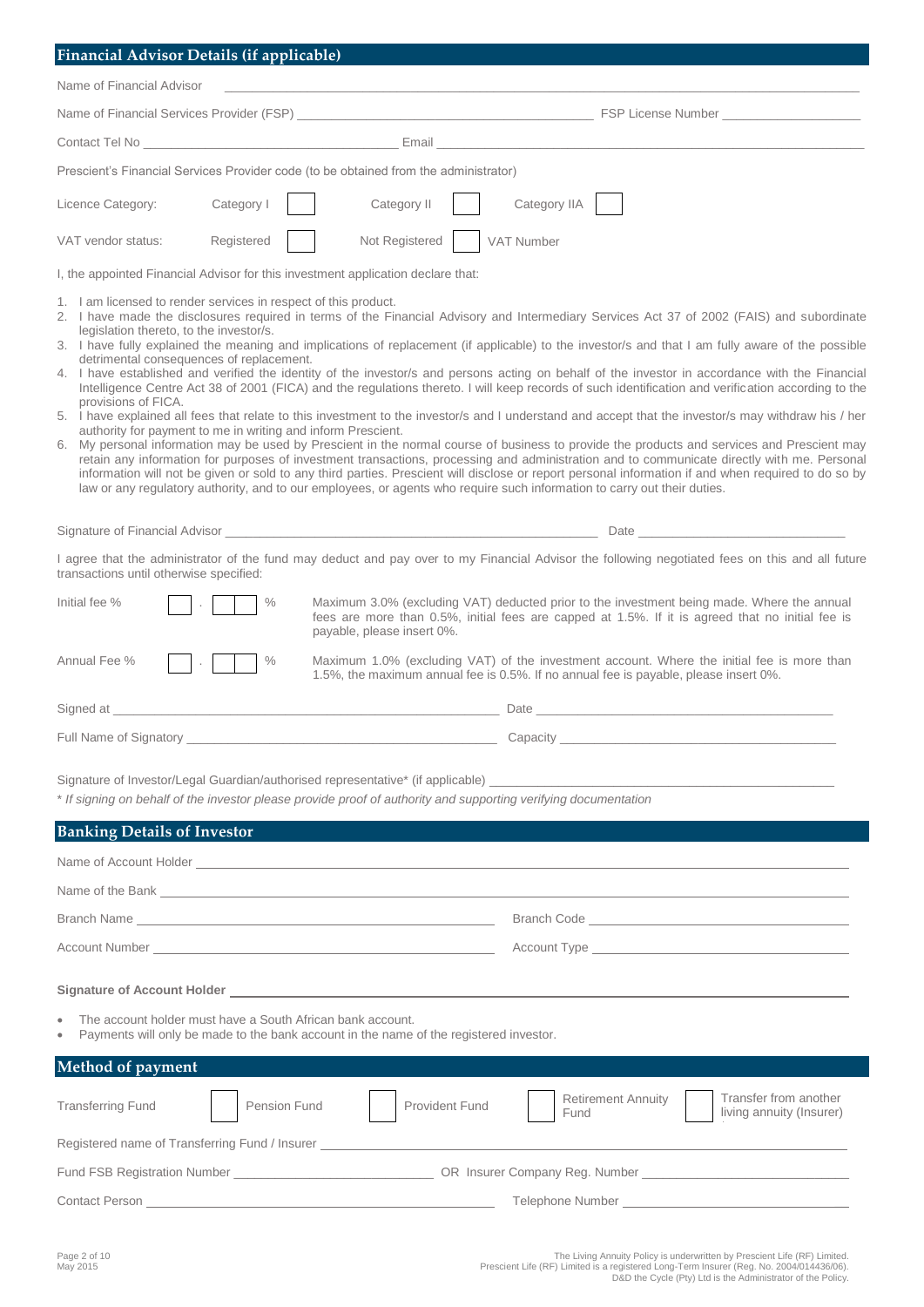# **Bank Details for Deposit**

Transfers to be made into the following bank account:

| <b>Account Name</b>                    | <b>Account Number</b> | <b>Bank</b> | <b>Branch</b>          | <b>Branch Code</b> |
|----------------------------------------|-----------------------|-------------|------------------------|--------------------|
| <b>Prescient Living Annuity Policy</b> | 62542436622           | <b>FNB</b>  | <b>Bedford Gardens</b> | 252155             |

### **Investment Option Details**

Please indicate a Rand amount or a percentage in the table below.

• If you are investing into a Personal Share Portfolio (PSP), please insert the name of the PSP provider followed by the letters "PSP" and the relevant portfolio in the first column below. It is your responsibility to make sure that you meet the PSP provider's investment minimum requirements.

| <b>Investment Portfolio</b> | <b>Investment Amount</b> | <b>OR</b> | Percentage |
|-----------------------------|--------------------------|-----------|------------|
|                             | $\mathsf{R}$             |           | $\%$       |
|                             | $\mathsf{R}$             |           | $\%$       |
|                             | $\mathsf{R}$             |           | $\%$       |
|                             | $\mathsf{R}$             |           | $\%$       |
| <b>TOTAL</b>                | $\mathsf{R}$             |           | 100.00%    |

# **Special Fee Instructions**

In the event that a special fee arrangement has been entered into, please indicate such arrangement below:

### **Annuity Income Payment Details**

**This section does not apply to transfers from existing annuities in terms of Directive 135 issued by the FSB.** You are annually able to select your income to be a percentage of your capital or a Rand amount. You are also able to select the frequency of your income as well as from which investment portfolio you would like your income to be paid.

 $\_$  ,  $\_$  ,  $\_$  ,  $\_$  ,  $\_$  ,  $\_$  ,  $\_$  ,  $\_$  ,  $\_$  ,  $\_$  ,  $\_$  ,  $\_$  ,  $\_$  ,  $\_$  ,  $\_$  ,  $\_$  ,  $\_$  ,  $\_$  ,  $\_$  ,  $\_$  ,  $\_$  ,  $\_$  ,  $\_$  ,  $\_$  ,  $\_$  ,  $\_$  ,  $\_$  ,  $\_$  ,  $\_$  ,  $\_$  ,  $\_$  ,  $\_$  ,  $\_$  ,  $\_$  ,  $\_$  ,  $\_$  ,  $\_$  ,

**Income to be payable per annum (please enter a percentage or Rand amount):**

| Income Percentage                             | $\frac{0}{0}$ |           | <b>OR</b> |                      | Rand Amount |                           |  |  |                                                                                                                                                                                                            |  |
|-----------------------------------------------|---------------|-----------|-----------|----------------------|-------------|---------------------------|--|--|------------------------------------------------------------------------------------------------------------------------------------------------------------------------------------------------------------|--|
| Income frequency (please tick one):           |               |           |           |                      |             |                           |  |  |                                                                                                                                                                                                            |  |
| Monthly in arrears                            |               |           |           | Quarterly in advance |             | Half-yearly in<br>advance |  |  | Yearly in advance                                                                                                                                                                                          |  |
| Do you want to specify<br>an income tax rate? | Yes           | <b>No</b> |           | on an annual basis.  |             |                           |  |  | A tax directive is required if the tax rate specified is lower than that calculated from the income<br>tax tables. The directive is valid for the period stated on it. The specified rate will be reviewed |  |

#### **Investment Portfolio(s) from which to deduct income (please tick one):**

| Withdraw income proportionately from all portfolios | Withdraw from the investment portfolio(s) selected below |        |           |               |  |
|-----------------------------------------------------|----------------------------------------------------------|--------|-----------|---------------|--|
| <b>Investment Portfolio</b>                         |                                                          | Amount | <b>OR</b> | Percentage    |  |
|                                                     |                                                          | R      |           | $\frac{0}{0}$ |  |
|                                                     |                                                          | R      |           | $\%$          |  |
|                                                     |                                                          | R      |           | $\%$          |  |
|                                                     |                                                          | R      |           | $\%$          |  |
|                                                     | <b>TOTAL</b>                                             | R      |           | 100.00%       |  |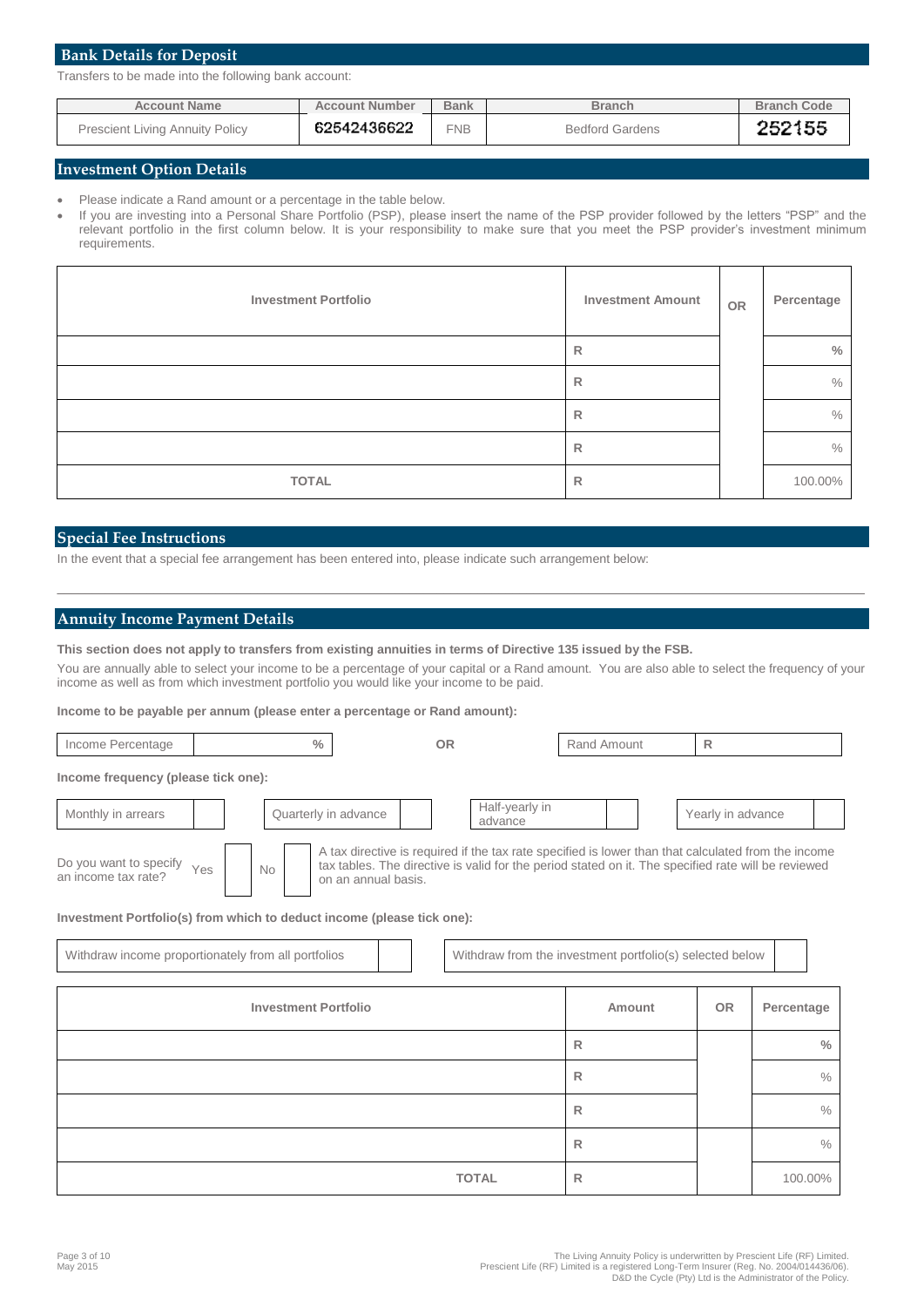- Your chosen income percentage in terms of current legislation must fall between 2.5% minimum and 17.5% maximum per annum of your capital value. Should your chosen income fall outside this range, the limits will be applied.
- The income percentage selected is applied to the original contribution amount less all initial charges to calculate the Rand amount of income payable.
- For monthly income your fully completed application form together with proof of deposit must reach our offices by the 15<sup>th</sup> of the month in order to receive an income payment in the same month.
- The Rand value of income paid will remain constant throughout the year, notwithstanding fluctuations in the value of your policy.
- The amount or percentage of income drawn can be increased only once a year at the anniversary date.
- The amount or percentage of income drawn can be decreased at any point. However, when you decrease your income, your policy anniversary date will reset and you will not be able to increase your income for another year.
- Unless a tax directive from SARS is attached, the minimum tax according to PAYE will be deducted on income payments.

#### **Beneficiary Nominations**

- Nomination of a beneficiary will not be accepted if no ID number has been provided.
- If no beneficiary is nominated, the proceeds may be payable to your estate.
- Any benefits due on death will be dealt with according to any applicable laws governing the payment of such benefits.
- The beneficiary nominations contained in this application form supersede any other beneficiary nominations contained in the investor's will.
- If there are more than 4 (four) beneficiaries, please attach a signed copy of this section to the application form.
- The signature of the investor's spouse is required if the investor is married in community of property and nominates a beneficiary other than the investor's spouse.

#### **I hereby agree to the nominations below.**

|                    | Signature of Spouse: <u>contract and the set of Spouse and Spouse and Spouse and Spouse and Spouse and Spouse and Spouse and Spouse and Spouse and Spouse and Spouse and Spouse and Spouse and Spouse and Spouse and Spouse and </u> |  |  |
|--------------------|--------------------------------------------------------------------------------------------------------------------------------------------------------------------------------------------------------------------------------------|--|--|
| <b>Beneficiary</b> | <b>Beneficiary</b>                                                                                                                                                                                                                   |  |  |
|                    |                                                                                                                                                                                                                                      |  |  |
|                    |                                                                                                                                                                                                                                      |  |  |
|                    |                                                                                                                                                                                                                                      |  |  |
|                    |                                                                                                                                                                                                                                      |  |  |
|                    |                                                                                                                                                                                                                                      |  |  |
| <b>Beneficiary</b> | <b>Beneficiary</b>                                                                                                                                                                                                                   |  |  |
|                    |                                                                                                                                                                                                                                      |  |  |
|                    |                                                                                                                                                                                                                                      |  |  |
|                    |                                                                                                                                                                                                                                      |  |  |
|                    |                                                                                                                                                                                                                                      |  |  |
|                    |                                                                                                                                                                                                                                      |  |  |

# **Authorisation and Declaration**

- 1. I have read and fully understood all the pages of this application and agree to the Terms and Conditions of this investment into the Living Annuity Policy, and I understand that this application and any further documents read with the Policy document constitutes the entire agreement between Prescient and me.
- 2. I warrant that the information contained herein is true and correct and that where this application is signed in a representative capacity, I have the necessary authority to do so and that this transaction is within my power.
- 3. I declare that the origin of the Investment Amount is an approved retirement fund or another living annuity policy. I warrant that the rules of the transferring fund allow me to purchase an annuity in my own name and for my benefit and that the benefits offered in terms of this product coincide with the benefits in terms of my transferring fund.
- 4. I understand that I cannot withdraw from the Policy and I cannot apply for a loan or use my interest in the Policy as collateral security for a loan.
- 5. I authorise the Administrator to change my income level, if necessary, in order to meet the requirements of the relevant tax authorities.
- 6. I am aware of the charges and fees applicable to my investment.
- 7. I authorise the Administrator to deduct any electronic collections, pay any applicable taxes and also to pay all fees.
- 8. I declare that I am aware that neither the amount of the annuity nor the capital value of the Living Annuity is guaranteed. I declare that I am aware that this investment is subject to market risk and the value thereof will fluctuate with the market.
- 9. I understand and agree that no part of the services provided by Prescient and/or the Administrator constitutes a solicitation, recommendation, guidance or proposal, nor does it constitute financial, tax, legal, investment or other advice. I warrant to Prescient and/or the Administrator that I am acting for my own account, I have made my own independent decisions to enter into the investment and as to whether the investment is appropriate or proper for me, based upon my own judgment and upon advice from such advisors as I may deem necessary. I warrant that I am not relying on any communication from Prescient and/or the Administrator, whether written, oral or implied as investment advice or as a recommendation to enter into the investment; it being understood that information and explanations relating to the terms and conditions of an investment shall not be considered investment advice or a recommendation to enter into the investment. I warrant that I have not received from Prescient and/or the Administrator any assurance or guarantee as to the expected results of the investment.
- 10. I understand that I will be given online access to view my investment statement and/or the progress of any transaction and that the information reflected in such statement is live. I further acknowledge that I understand that any transaction is subject to change and may be corrected by the Administrator if necessary.
- 11. I understand that the Administrator will accept instructions from my Financial Service Provider (FSP) only if duly appointed and authorised in writing by me. The Administrator will not be held liable for any losses that may result from unauthorised instructions given by my FSP.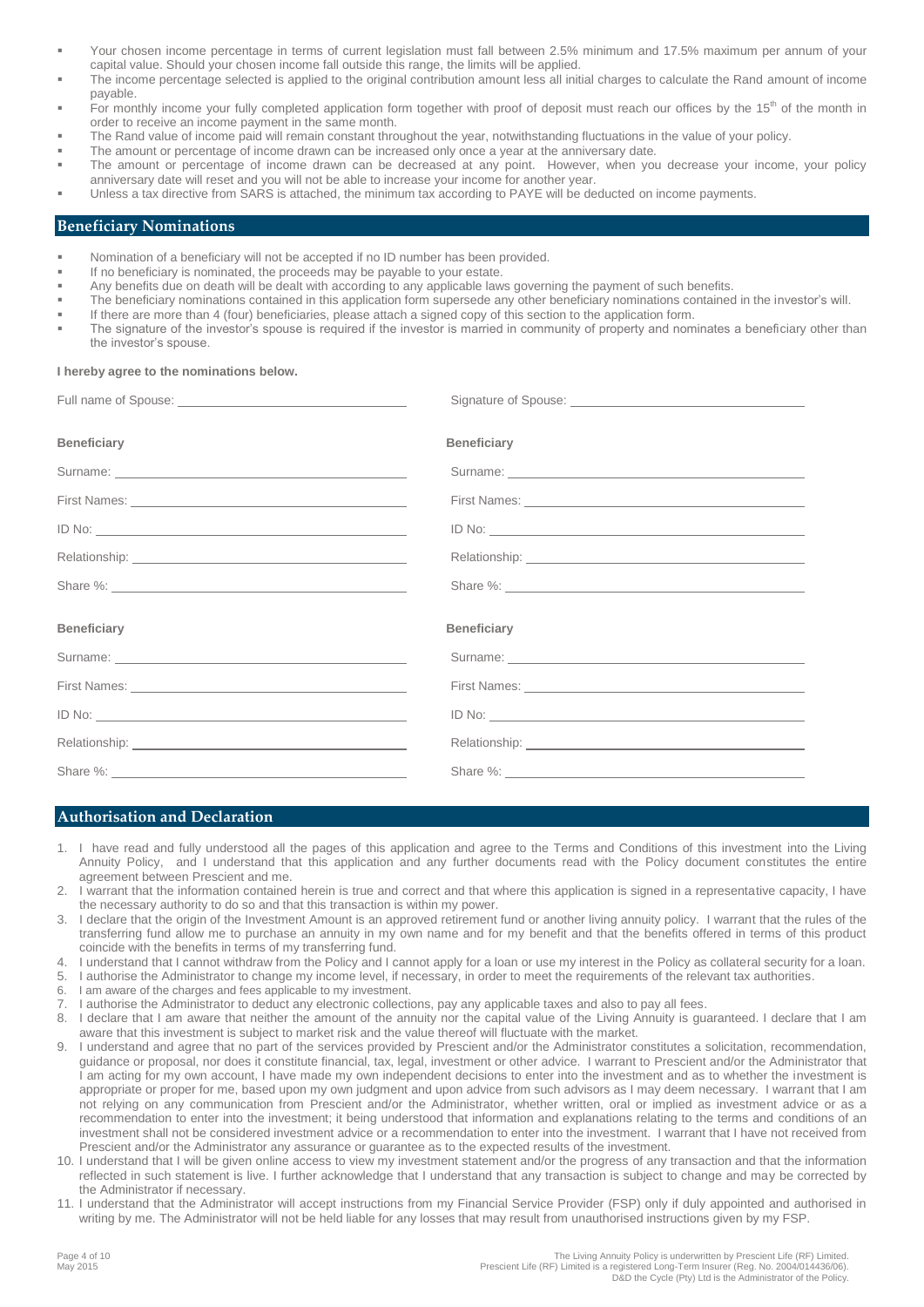- 12. I hereby authorise the Administrator to furnish written reports to my duly appointed FSP, if applicable.
- 13. If I have appointed a Financial Advisor I authorise the payment of the negotiated fees to be paid to my Financial Advisor. This authority to pay fees may be withdrawn by written notice to Prescient and/or the Administrator.
- 14. I authorise the Administrator to accept and act upon instructions by facsimile or e-mail and hereby waive any claim that I have against the Administrator and indemnify the Administrator against any loss incurred as a result of the Administrator receiving and acting on such communication or instruction.
- 13. I agree that the Administrator shall pay amounts to my dependants and/or beneficiaries upon my death in accordance with my beneficiary nominations in this application form, and I authorise the Administrator to do so.
- 14. Any personal information may be used by the Administrator in the normal course of business to provide the products and services and the Administrator may retain any information for purposes of investment transactions, processing and administration and to communicate directly with me. Personal information will not be given or sold to any third parties. The Administrator will disclose or report personal information if and when required to do so by law or any regulatory authority, and to our employees (if relevant), or agents who require such information to carry out their duties.
- 15. I consent to the Administrator making enquiries of whatsoever nature for the purpose of verifying the information disclosed in this application and I expressly consent to the Administrator obtaining any other information concerning me from any source whatsoever to enable the Administrator to process this application.

| Signed at              | Date            |
|------------------------|-----------------|
| Full Name of Signatory | <b>Capacity</b> |

**Signature of Investor/Legal Guardian/authorised representative\* (if applicable)**

**\*** If signing on behalf of the investor please provide proof of authority and supporting verifying documentation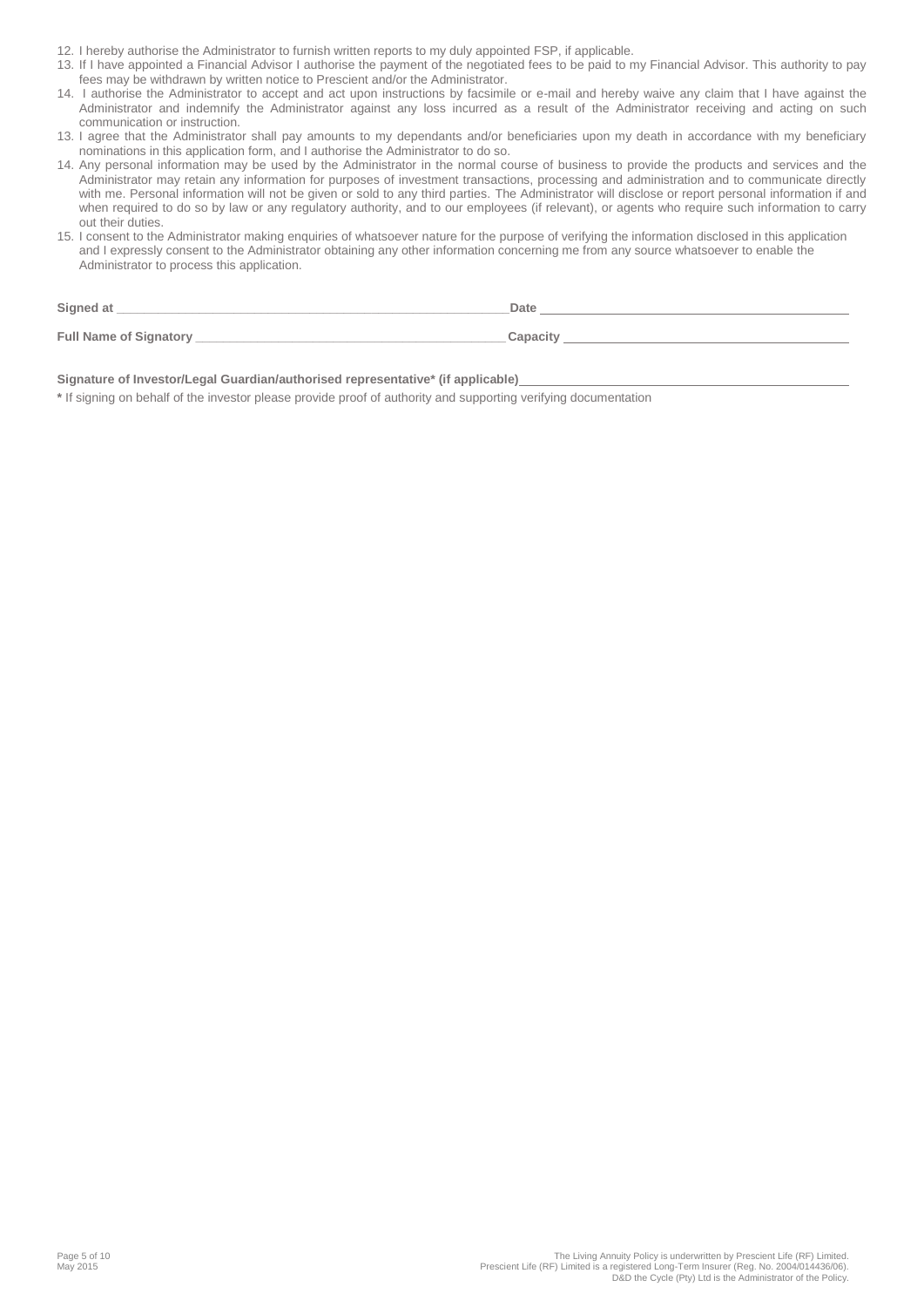# **INVESTMENT MANDATE PERSONAL SHARE PORTFOLIO (PSP)**

The FSP enters into a full discretionary Investment Mandate for a PSP with ……………………………………………… (the Policyholder), with such mandate entered into being deemed to form part of the Portfolio Management Agreement entered into between Rexsolom (Pty) Ltd and Prescient Life (RF) Limited ("Prescient").

The FSP agrees to comply with the Investment Mandate(s) as set out below and required by Prescient in managing the Investments and carrying out its appointment as FSP in terms of the agreement. Prescient may at any time require the FSP to change the composition of Investments in each portfolio in order to ensure compliance with any applicable law, any directive from a regulatory authority or where deemed necessary by the board of directors of Prescient.

Portfolio Type | Risk **Category** Asset Composition Time Frame Growth Income Growth + Income Rexsolom Cash Portfolio Low Short dated Money Market | Less than 1 Rexsolom 5%+ portfolio Low/med Flexible mandate with lower local and global equity exposure and an emphasis on high yielding instruments 1-3 year horizon Rexsolom 5% portfolio Medium Flexible Mandate with a balanced exposure to local and global equities 3-5 year horizon Rexsolom 3% Portfolio Medium/ High Flexible Mandate with a high exposure to local and global equities 5-7 year horizon

The particulars of such Mandate is summarised below - tick the appropriate boxes:

The Management fees payable in respect of the Policyholder to Rexsolom shall be ……………% of the net asset value per annum of the Portfolio, calculated monthly.

| <b>SIGNED</b> | ٦r |  |  |
|---------------|----|--|--|
|---------------|----|--|--|

For : THE ANNUITANT

\_\_\_\_\_\_\_\_\_\_\_\_\_\_\_\_\_\_\_\_\_\_\_\_\_\_\_\_\_\_\_\_\_\_\_\_\_\_\_\_\_\_

\_\_\_\_\_\_\_\_\_\_\_\_\_\_\_\_\_\_\_\_\_\_\_\_\_\_\_\_\_\_\_\_\_\_\_\_\_\_\_\_\_\_

SIGNED at \_\_\_\_\_\_\_\_\_\_\_\_\_\_\_\_\_\_\_on this\_\_\_\_\_\_\_\_\_\_ day of\_\_\_\_\_\_\_\_\_\_\_\_\_\_\_\_\_ 20\_\_

For REXSOLOM (PTY) LTD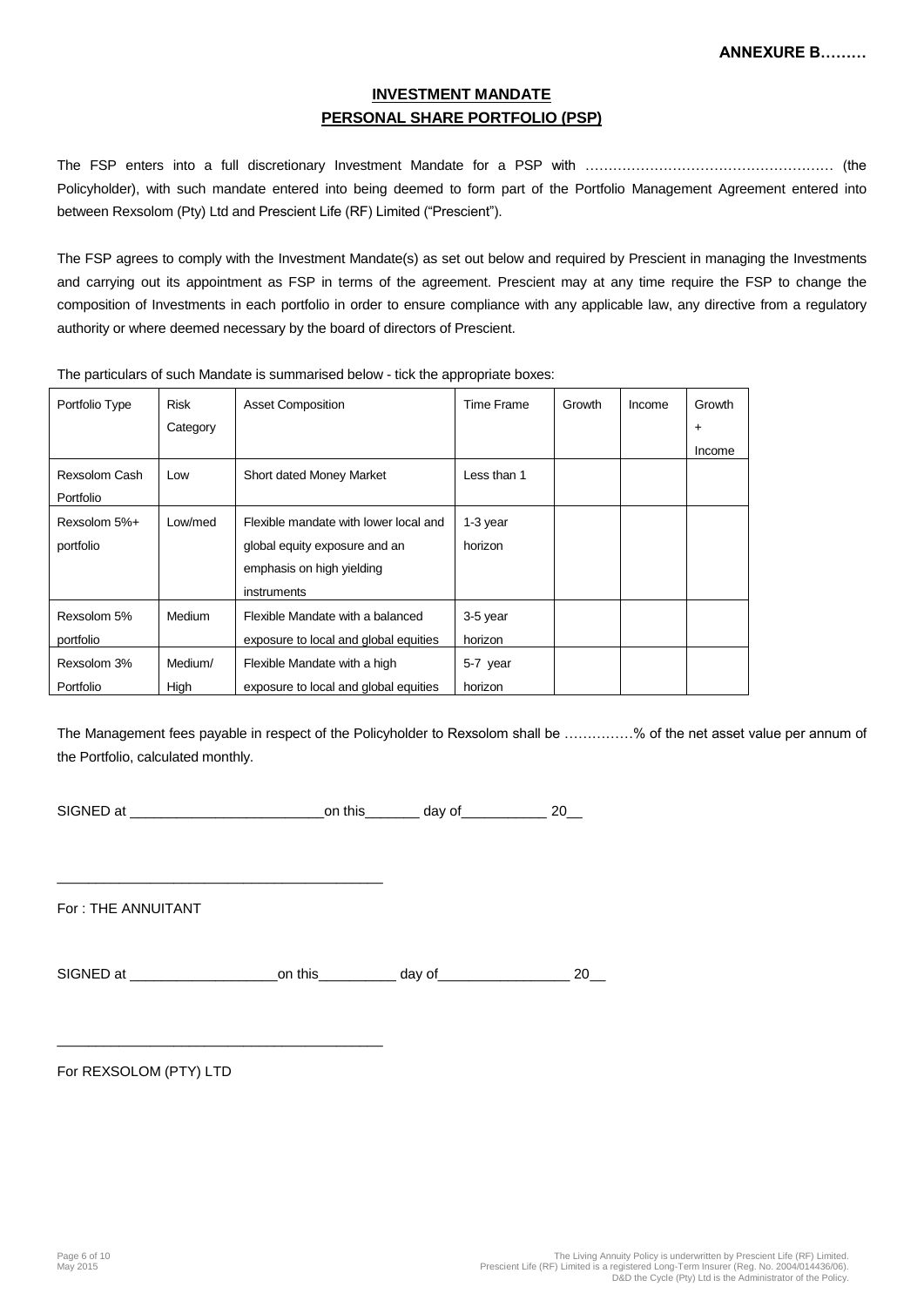# **To be retained by Investor Terms and Conditions**

# **General**

ESCIENT

- 1. The Living Annuity ("the Policy") is underwritten by Prescient Life (RF) Limited Reg. No. 2004/014436/06 ("Prescient"). Prescient is a registered long-term insurer under the Long-term Insurance Act, 1998 and an authorised financial services provider.
- 2. D&D the Cycle (Pty) Ltd (Reg. No: 2013/157477/07) ("the Administrator") is a registered financial services provider and have been appointed by Prescient to administer the Living Annuity on their behalf.
- 3. This application, together with the Policy document, will govern the legal relationship between the investor and Prescient. It is the Administrator's sole discretion to accept or reject the investor's application form on behalf of Prescient.
- 4. Once the investor's application is accepted, the Administrator will provide the investor with a Policy Document confirming the investment and summarising the terms and conditions of the Policy. Where the application form has been accepted with the supporting documentation and a contribution has been received in the bank account of the Policy with proof of deposit ("receipt") before the 15th of the month, the first annuity payment will be made in that month. Where receipt is on or after the 15th of the month, the first annuity payment will be made during the following month. If the 15th of the month is not a business day, the first business day preceding the 15th will be used as the cut-off day.
- 5. Investments into the underlying Investment Options will be made within 1 business day of acceptance of the application, subject to any delays caused by any third party or any other occurrences beyond the control of the Administrator.
- 6. The investor is obliged to draw an income. Income will be generated by repurchasing from the underlying Investment Options.
- 7. The amount of the income is not guaranteed and is calculated as a percentage of the value of the investment. The income will be reviewed annually on the Policy anniversary in accordance with the regulations pertaining to living annuities.
- 8. The income paid to the investor is subject to payment of Income Tax. The Administrator will deduct tax from the regular income payments and pay it over to the South African Revenue Service. The Administrator will calculate the applicable income tax rate on the assumption that this income is the investor's sole taxable income. A different tax rate will only be applied if the investor provides the Administrator with a tax directive rate. Current legislation excludes a capital gain in the underlying portfolios from Capital Gains Tax.
- 9. Prescient is entitled to change any of the underlying Investment Options offered by it under the Policy, at its discretion. In the event that an underlying Investment Option is removed, the investor will be given written notice (to the last known address), and requested to provide the Administrator with a switch instruction (detailing which alternative portfolio has been selected). In the absence of any signed instruction, the Administrator will affect a switch to the Prescient Money Market Fund.
- 10. The Policy cannot be cancelled but may be transferred from one insurer to another. The Policy may be converted to a conventional annuity if transferred to another insurer and this option may not be reversed.
- 11. All material facts must be accurately and properly disclosed, and the accuracy and completeness of all answers, statements or other information provided by or on behalf of the investor, are the investor's own responsibility.
- 12. The investor has 14 days after receipt of the investment confirmation within which to report any errors to the Administrator.
- 13. No indulgence granted by the Administrator shall affect or prejudice the rights of Prescient and/or the Administrator, nor shall it be regarded as a waiver of any rights.

# **Personal Share Portfolio (PSP)**

- 1. The PSP is held in the name of Prescient Life (RF) Limited for your benefit.
- 2. Prescient has given the PSP provider an investment mandate. In terms of this mandate, a PSP may include listed shares, listed debt instruments like bonds, listed property, cash and other approved securities.
- 3. The PSP provider is responsible for the investment management of all assets in the PSP.
- 4. The PSP provider may not process any request from you or provide any investment instruction that falls outside Prescient's investment mandate with them.
- 5. Prescient allows you to provide input to the PSP provider on the management of your PSP. This input is limited to the investment mandate you have entered into with the PSP provider.
- 6. Prescient may withdraw your ability to provide input to the PSP provider, at any time.
- 7. The PSP is subject to the PSP provider's standard business rules, procedures and timing standards which must be provided to you when you enter into an investment mandate with the PSP provider.
- 8. The Administrator will pay the PSP investment amount to the PSP provider once it has accepted your application.
- 9. The Administrator will use portfolio information provided by the PSP provider to calculate a unit price in respect of your total investment holdings in order to report to you. Delays in pricing a PSP beyond the Administrator's control may result in delays in processing instructions.
- 10. All PSP's must contain a cash component for the deduction of ongoing fees payable e.g. administration fees and PSP fees.
- 11. If there is any tax to be paid for transactions in the PSP, the Administrator will request your PSP provider to pay it from the PSP.
- 12. If your investment in the PSP is at any time less than the PSP provider's minimum for a segregated portfolio, the PSP provider may switch the current PSP investment to another investment component deemed suitable by them, such as a portfolio under a collective investment scheme.

# **Applicable if appointing a Financial Advisor/FSP**

- The Administrator will only accept applications, submitted on behalf of investors, from FSP's who have been granted a licence by the Financial Services Board.
- Prescient and/or the Administrator cannot be held responsible or liable for loss or damage suffered by the investor as a result of the FSP acting outside his / her licence parameters or because of delays in the processing or rejection of this application form,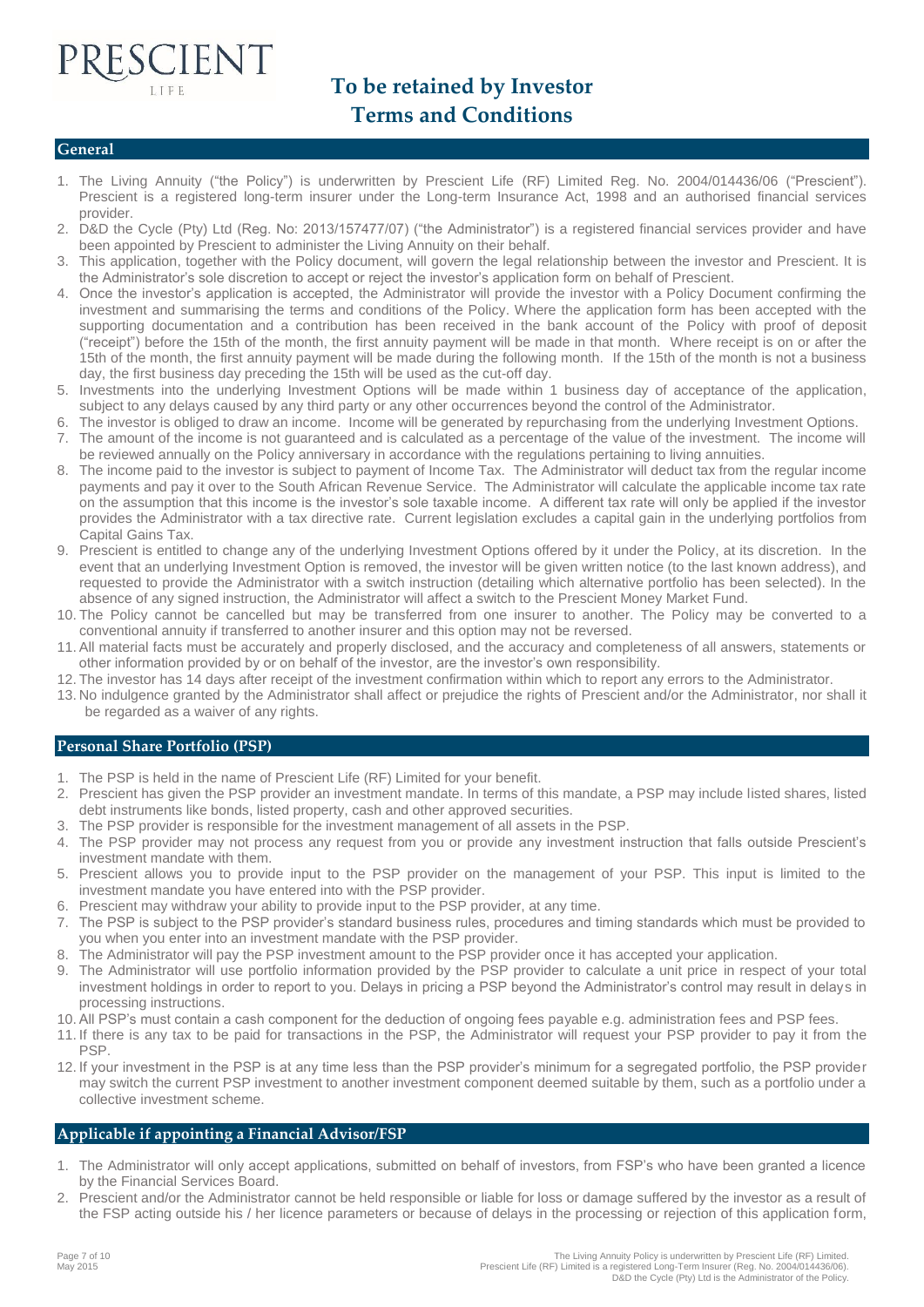caused by the fact that the investor's FSP is not authorised as a Financial Services Provider or is not approved by the Administrator.

3. The FSP is responsible for ensuring that the investor receives and understands all appropriate advice, product and fee information including changes in the working practices and procedures of the Administrator.

#### **Instructions**

- 1. Only signed written instructions (faxed copies included) from the investor or the FSP will be acted upon.
- 2. The Administrator will not proceed with any transaction if there is any doubt as to the validity of any signatures/information or if it deems the instruction to be incomplete in any way and the Administrator cannot be held liable for any resultant losses as a result thereof.

# **Reporting**

Statements will be emailed to the investor annually after the annual audit of Prescient has been completed. Electronic copies of statements are available through granted online access. Investors will be sent an email transaction advice on the completion of any instruction (with the exclusion of certain regular transactions) to the e-mail address as supplied above.

### **Fees**

- 1. The fees that apply to the selected Investment Options are set out in the latest Investment Option Brochure, the Policy document and the Investment Mandate.
- 2. The Administrator does not charge an initial fee.
- 3. You may negotiate an initial advisor fee, subject to the relevant maximums, to be paid to your financial advisor before your first contribution is invested.
- 4. You may negotiate an annual advisor fee to be paid to your financial advisor. Units will need to be cancelled to pay your advisor this fee.
- 5. Current fees deducted by the Administrator are:
	- A maximum annual fee of 0.60% (excl. VAT) per Policy.
	- Where the total investment exceeds R5million, the annual administration fee may be reduced to 0.35% (excl. VAT).
- Where the total investment exceeds R10million, the annual administration fee may be reduced to 0.25% (excl. VAT).
- All fees may be amended from time to time, and in such event, a notification will be sent to the investor.

# **Risk Warning**

1. Collective Investment Schemes in Securities (CIS) should be considered as medium to long-term investments. The value may go up as well as down and past performance is not necessarily a guide to future performance. CIS's are traded at the ruling price and can engage in scrip lending and borrowing. A schedule of fees, charges and maximum commissions is available on request from the Manager. There is no guarantee in respect of capital or returns in a portfolio. A CIS may be closed to new investors in order for it to be managed more efficiently in accordance with its mandate. CIS prices are calculated on a net asset basis, which is the total value of all the assets in the portfolio including any income accruals and less any permissible deductions (brokerage, STT, VAT, auditor's fees, bank charges, trustee and custodian fees and the annual management fee) from the portfolio divided by the number of participatory interests (units) in issue. Forward pricing is used. The Fund's Total Expense Ratio (TER) reflects the percentage of the average Net Asset Value (NAV) of the portfolio that was incurred as charges, levies and fees related to the management of the portfolio. A higher TER does not necessarily imply a poor return, nor does a low TER imply a good return. The current TER cannot be regarded as an indication of future TER's. During the phase in period TER's do not include information gathered over a full year.

A Money Market portfolio is not a bank deposit account and the price is targeted at a constant value. The total return is made up of interest received and any gain or loss made on any particular instrument; and in most cases the return will have the effect of increasing or decreasing the daily yield, but in the case of abnormal losses it can have the effect of reducing the capital value of the portfolio. The yield is calculated as a weighted average yield of each underlying instrument in the portfolio. Excessive withdrawals from the portfolio may place the portfolio under liquidity pressures and a process of ring-fencing of withdrawal instructions and managed pay-outs over time may be followed

A Fund of Funds is a portfolio that invests in portfolios of collective investment schemes, which levy their own charges, which could result in a higher fee structure for these portfolios. A Feeder Fund is a portfolio that invests in a single portfolio of a collective investment scheme which levies its own charges and which could result in a higher fee structure for the feeder fund. The Manager retains full legal responsibility for any third-party-named portfolio. Where foreign securities are included in a portfolio there may be potential constraints on liquidity and the repatriation of funds, macroeconomic risks, political risks, foreign exchange risks, tax risks, settlement risks; and potential limitations on the availability of market information. The investor acknowledges the inherent risk associated with the selected investments and that there are no guarantees. Prescient is a member of the Association for Savings and Investments SA.

- 2. Prescient and/or the Administrator shall not be held responsible for any loss, consequential or otherwise, arising from changes in tax or other legislation that may have an impact on the performance of this investment.
- 3. A living annuity allows you to set your income level subject to constraints imposed by the authorities from time to time and allows you to select a wide range of investments in respect of the capital that will generate the annuity. The level of income you select is not guaranteed for the rest of your life. The level of income you select may be too high and may not be sustainable if:
	- you live longer than expected with the result that the capital is significantly depleted before your death; or
	- the return on the capital is lower than that required to provide a sustainable income for life.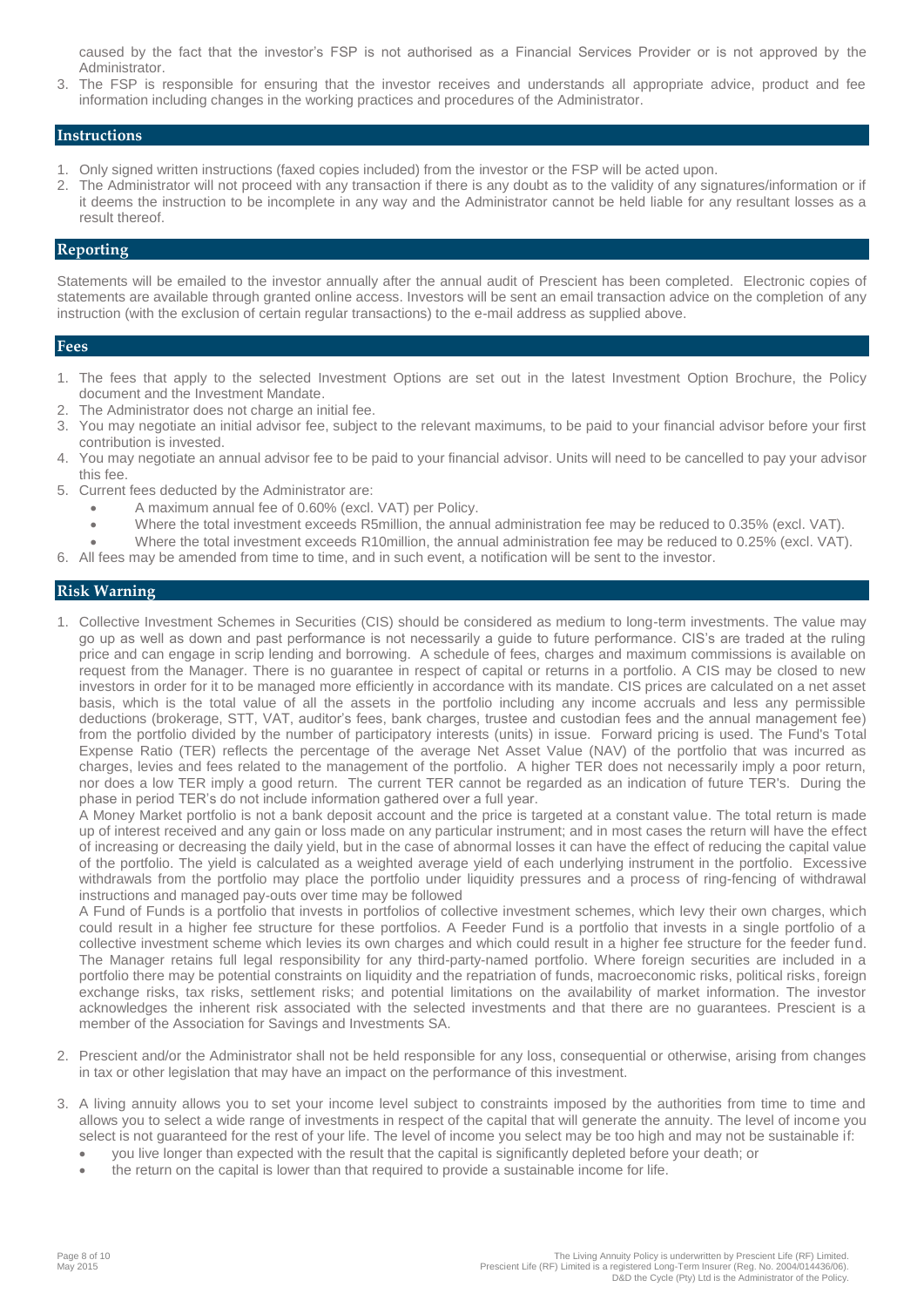It is your responsibility (in consultation with your financial advisor) to ensure that the income that you select is at a level that would be sustainable for the rest of your life. You need to carefully manage your income drawdown relative to the investment return on the capital in order to achieve this. The table below can be used as a guide.

Years before your income will start to reduce:

| Investment Return per Annum         |        |       |       |       |        |        |
|-------------------------------------|--------|-------|-------|-------|--------|--------|
| (before inflation & after all fees) |        |       |       |       |        |        |
| Rate                                |        | 2.50% | 5.00% | 7.50% | 10.00% | 12.50% |
| otion                               | 2.50%  | 21    | 30    | $50+$ | $50+$  | $50+$  |
| <b>ICE</b><br>$\underline{\omega}$  | 5.00%  | 11    | 14    | 19    | 33     | $50+$  |
|                                     | 7.50%  |       |       | 10    | 13     | 22     |
| ಸ                                   | 10.00% |       |       |       |        |        |
| ë<br>$\overline{a}$                 | 12.50% |       |       |       |        |        |
| Φ                                   | 15.00% |       |       |       |        |        |
| sel                                 | 17.50% |       |       |       |        |        |

It is important to note that the table above assumes that you will adjust your percentage income selected over time to maintain the same amount of real income (i.e. allowing for inflation of 6% per annum). Once the number of years in the table above has been reached, your income will diminish rapidly in the subsequent years.

Please ensure that your financial advisor has explained both the advantages and the risks of the living annuity and compared these against conventional annuities (where the insurer carries the full investment risk and the risk of you living longer than expected). The table is a general guideline and should be considered taking into account each annuitant's financial situation and all other sources of income. It is an indicative guideline only, to assist you in making informed decisions in respect of your annuity.

4. It is important to note that investments held in your living annuity are made up of various types of assets classes such as equities, bonds, property or cash. These underlying assets have different levels of risks and returns associated with them. You and your financial adviser are therefore reminded to carefully consider the overall composition of your living annuity in terms of the exposure to these various asset classes. Too high a proportion of risky assets means there is a greater risk of losing capital while too low a proportion of risky assets means there is a risk that investment returns may be too low to sustain your income. Although there are no specific limits prescribed for living annuity investments, there are for preretirement investments done through any approved retirement fund. In order to protect a member's retirement savings, the Pension Funds Act regulates the maximum limits to the different asset classes that a retirement fund may expose itself to. These limits are there to give guidance to what may be considered prudent investment limitations. As a way to provide similar guidance to those with living annuities, it may therefore be useful to refer to these guidelines to assess the overall asset composition of your living annuity. However this should never be seen as a substitute for obtaining professional advice and does not take your specific personal circumstances into account.

Broadly speaking the maximum exposure that retirement funds may have to the various asset classes are as follows:

75% to equity investments

50% to non-government debt instruments

25% to offshore investments

25% to property investments

15% to hedge funds, private equity funds and any other asset not specifically mentioned aggregated together

10% to commodities like gold

This regulated exposure will apply while you are saving up to your retirement through an approved retirement fund. After retirement, when you are normally dependent on receiving a regular and stable income, a more conservative approach to asset selection may be desirable. As a result, should your asset composition on your living annuity exceed these limits, you are encouraged to review your living annuity investment strategy, as your capital within your living annuity may be exposed to undue risk.

# **FICA Requirements**

In terms of the Financial Intelligence Centre Act, 2001 ("FICA") the Administrator requires a copy of each of the following documents:

**An "ID document" means a document containing a photo, full names, date of birth and ID number, a passport containing or a valid driver's licence.**

**"Proof of address/business address" means a document less than 3 months old containing residential address that is a utility bill, bank statement, rates account or tax invoice.**

- **1. South African Citizens and Residents or Foreign Nationals (Natural Person)**
- ID document, drivers licence or a passport.
- Proof of address.

#### **2. Third Party Representing another Individual/Power of Attorney**

- *If the third party is a natural person*: ID document in respect of third party
- *If the third party is a legal entity*: the entity's certificate of registration (CM1), proof of address (CM22), and proof of authorised signatories.